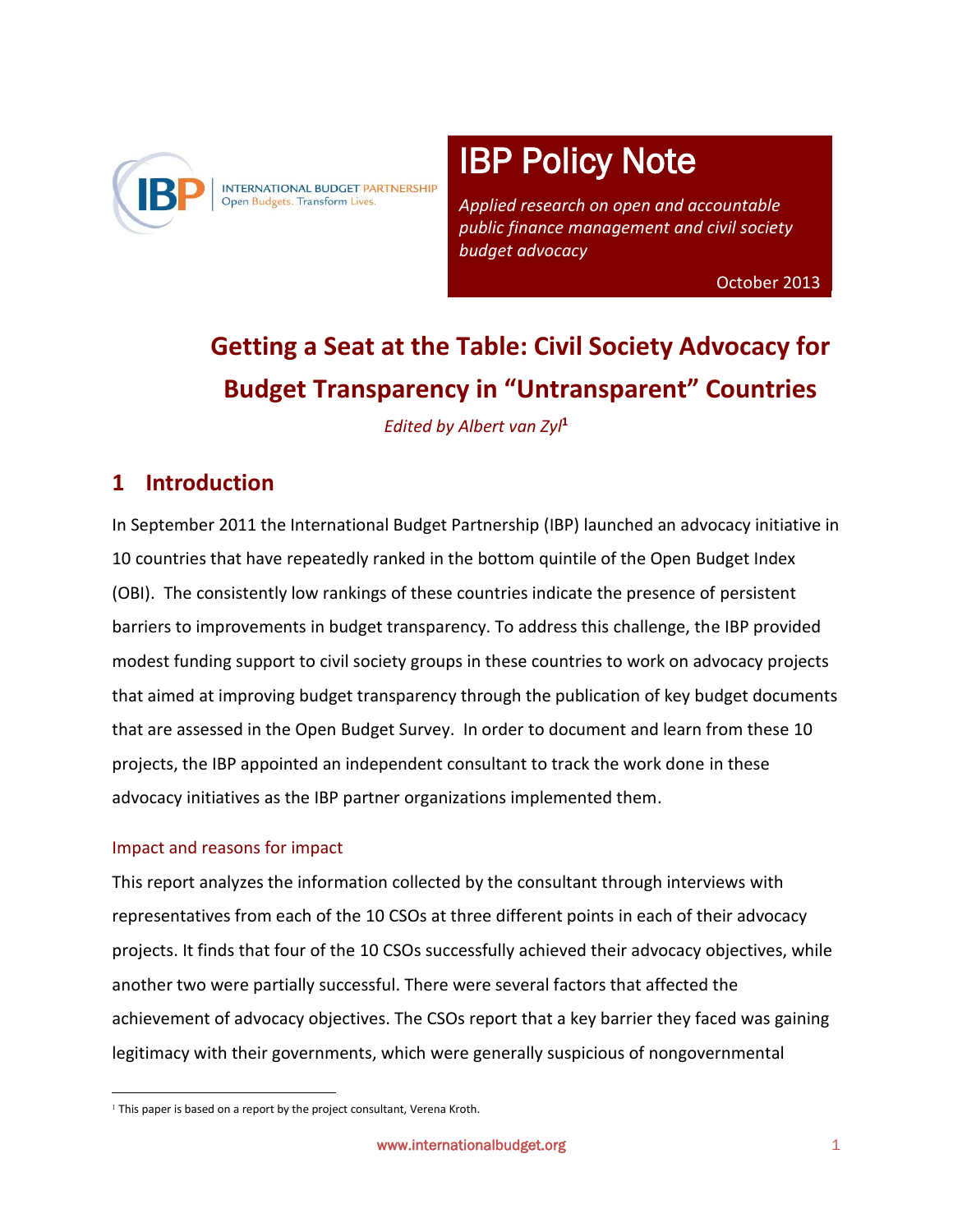organizations. The CSOs that managed to find ways of establishing direct lines of communication with the government agency responsible for disclosing budget documents were more likely to accomplish their advocacy objectives than those that could not. The latter generally depended on third parties, such as the media, to carry their messages indirectly to the government. In some cases the IBP played a role in providing legitimacy to these CSOs and in enabling them to establish lines of communication with their governments. CSOs with a solid reputation in public finance research or those that had experience in conducting advocacy campaigns also were more successful in achieving their advocacy objectives than those who lacked such experiences. Finally, the CSOs reported that staff turnover was a significant barrier to achieving their advocacy objectives.

#### Methodology

 $\overline{a}$ 

At the start of the advocacy initiative, the IBP worked with CSO partners to identify primary and secondary advocacy objectives that the groups would pursue during the period of the advocacy projects. In most cases partners identified goals relating to the publication of at least one of the eight key budget documents assessed in the Open Budget Survey that their government was not publishing. Seven of the 10 CSOs identified as their primary objective the publication of the Executive's Budget Proposal (EBP) in a timely manner and with sufficient information on the government's revenue and expenditure plans for the upcoming budget year.<sup>2</sup> The remaining three CSOs focused on either the publication of a Citizens Budget, which is a simplified presentation of the budget; national Audit Reports, which assess whether or not the executive has implemented the budget as authorized by the national legislature; or the Mid-Year Review, which discusses the impact for the remainder of the year of any changes in economic assumptions used to develop the original budget.  $3,4$ 

<sup>2</sup> The IBP defines the Executive Budget Proposal as "a document that presents the government plans to raise revenues through taxes and other sources and spend these monies to support its priorities, thus transforming policy goals into action."

<sup>3</sup> The IBP defines Citizens Budget as "a nontechnical presentation to enable broad public understanding of a government's plans for raising revenues and spending public funds in order to achieve policy goals."

<sup>4</sup> The IBP defines the Mid-Year Review as "an overview of the budget's effects at the midpoint of a budget year and discusses any changes in economic assumptions that affect approved budget policies."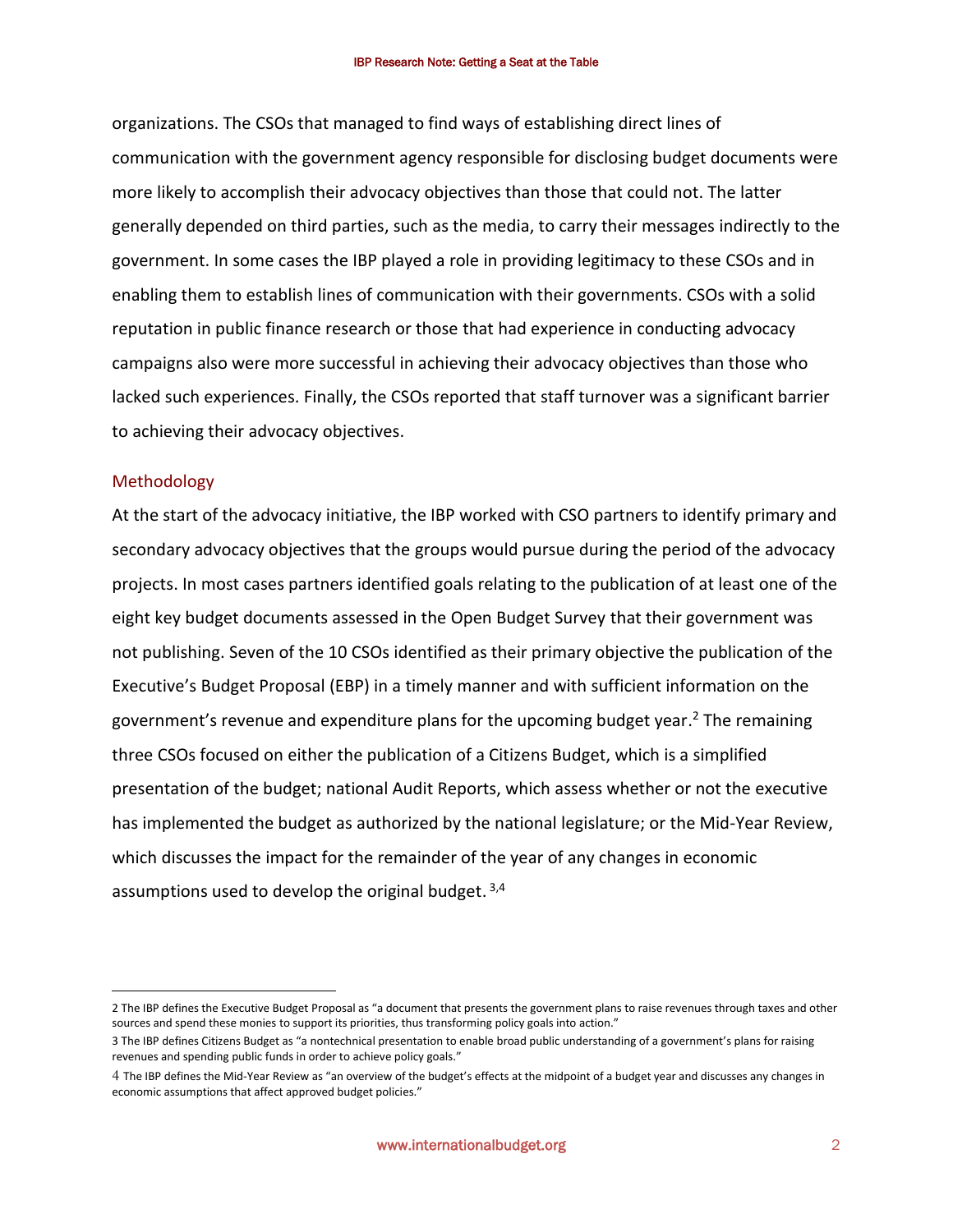As discussed above, the consultant documented the advocacy projects as they were being implemented. This self-reporting format of the consultant's interviews provides a unique and rare perspective on how CSOs themselves experience the impact and difficulties of their own advocacy work. The interviews typically were conducted via telephone calls that lasted 30 minutes on average. The first round of interviews was carried out in December 2011 and focused on identifying the main objective and planned activities of each partner organization. The second round of interviews took place between September and November 2012. The main purpose of this round was to follow up on the partners' activities and find out how governments had responded to the CSO advocacy efforts. A final round of interviews was undertaken in June 2013 in order to assess whether or not partners had been successful in achieving their advocacy objectives. Questions used in these three interviews were developed jointly by the consultant and IBP staff members and can be viewed in the appendix to this report.

In addition to speaking with the partner organizations, the consultant liaised with IBP staff members to obtain background information about the project, including country reports from the Open Budget Survey. IBP staff members also provided the consultant with their impressions of the advocacy projects after they had met with the partners in the field to provide technical support. This information was used to corroborate the self-reported assessments by the partner organizations. In this way, some of the findings could be cross checked.

In this report, an advocacy project is deemed to be "successful" when the main advocacy objective defined at the beginning of the project (December 2011) was achieved by the end of the project (June 2013). An advocacy project is deemed "partially successful" when the partner managed to achieve a secondary objective or another significant transparency reform but was not able to achieve the main objective. For example, if the CSO had the publication of the Executive's Budget Proposal as its a main objective and the publication of a Citizens Budget as a secondary objective but was only successful in obtaining the second objective, the project was deemed to be "partially successful." The project status was determined as "no change" when no progress was made with any transparency reform.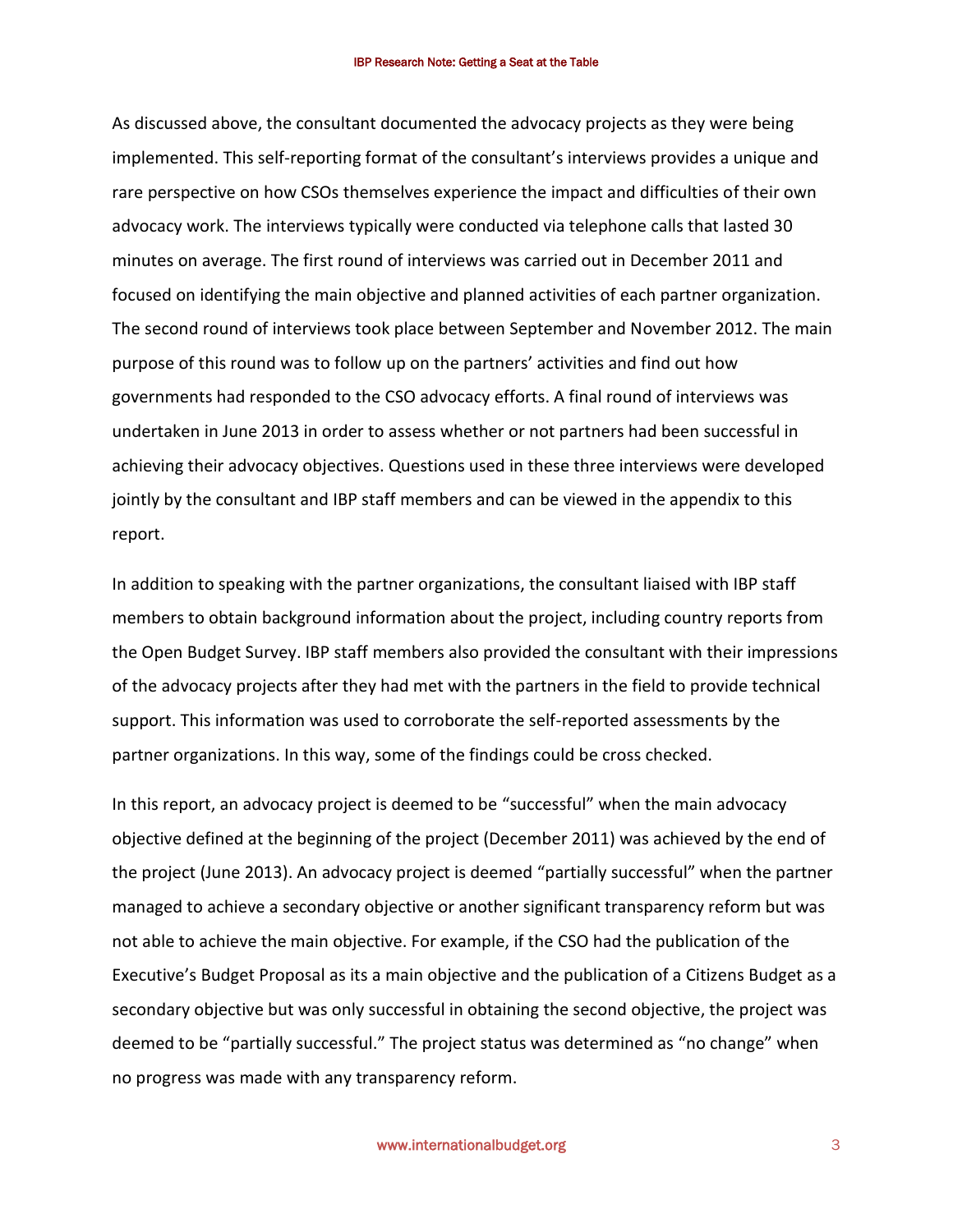Our methodology does not investigate the ability of those conducting these advocacy initiatives to attribute transparency reforms to their efforts. It is common knowledge that donors, segments of the media, and even government insiders also apply pressure for such reforms. Given the consistently poor transparency performance of these countries in the recent past, these CSO advocacy initiatives can at least claim to have contributed to the tipping point for these reforms being reached.

The following section of this report summarizes to what extent partner organizations were able to achieve the objectives that were set out at the beginning of the project. On the basis of the three rounds of interviews, the second section identifies the self-reported reasons for success or failure of the advocacy interventions. This analysis is intended to help develop an understanding of how advocacy interventions targeting transparency and public engagement in the budget process can be successful, especially when operating in adverse governance environments. We hope that such learning will support future civil society advocacy efforts, as well as donor and international organization efforts to support such advocacy.

# **2 Goals set and achieved by IBP partners**

Based on the definition of success outlined above, four out of 10 advocacy projects were successful in achieving the publication of the key budget document that they identified at the beginning of the project. Two partners were partially successful and achieved their secondary advocacy objectives or some other budget reforms that they had not explicitly targeted. Four partners did not manage to achieve any success through their advocacy projects. However, many of these partners claim that their experience in implementing the projects helped improve their relationships with relevant government agencies. These intangible gains are significant if one considers that these advocacy initiatives lasted only 18 months and that transparency and accountability campaigns often take much longer to show an impact. While gaining access to budget documents would typically be only one part of a larger campaign, the publication of a key budget document after less than two years of advocacy work is still significant. These impacts are rendered even more impressive by the fact that these initiatives operated in contexts with persistent barriers to improvements in budget transparency: on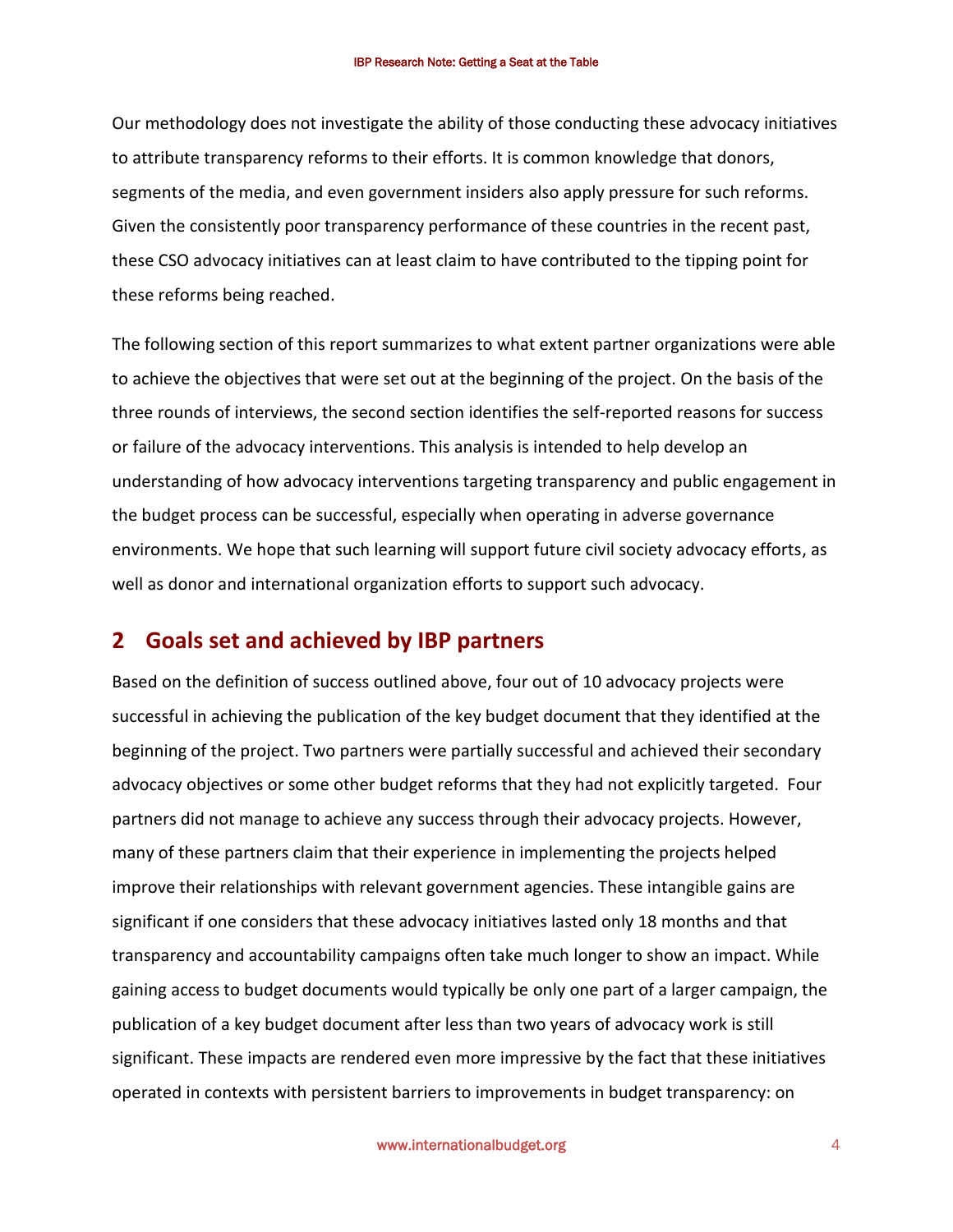average, the 10 partners scored only 15 percent on the Open Budget Index (OBI) 2010, ranging from 0 percent in Fiji to 38 percent in Kazakhstan.<sup>5</sup> Table 1 provides an overview of the goals set and the results achieved in the 10 countries that are part of this initiative.

| Table 1: Overview of goals set and achieved |                                                                 |                      |                                 |                                 |
|---------------------------------------------|-----------------------------------------------------------------|----------------------|---------------------------------|---------------------------------|
| Country                                     | <b>Primary Goal</b>                                             | <b>Status</b>        | <b>OBI 2010</b><br>(Out of 100) | <b>OBI 2012</b><br>(Out of 100) |
| <b>Bolivia</b>                              | <b>Publication of Citizens</b><br><b>Budget</b>                 | Partially successful | 13                              | 12                              |
| Cambodia                                    | <b>Publication of National Audit</b><br>Reports (2008-2010)     | No change            | 15                              | 15                              |
| Cameroon                                    | Publication of Executive's<br><b>Budget Proposal</b>            | No change            | $\overline{2}$                  | 10                              |
| Democratic<br>Republic of Congo<br>(DRC)    | <b>Publication of Executive's</b><br><b>Budget Proposal</b>     | Successful           | 6                               | 18                              |
| Fiji                                        | Publication of Executive's<br><b>Budget Proposal</b>            | No change            | 0                               | 6                               |
| Kazakhstan                                  | <b>Publication of Mid-Year</b><br>Review                        | Successful           | 38                              | 48                              |
| Mali                                        | Publication of Executive's<br><b>Budget Proposal</b>            | No change            | 35                              | 43                              |
| Mozambique                                  | Improved<br>comprehensiveness of<br>Executive's Budget Proposal | Partially successful | 28                              | 47                              |
| Niger                                       | Publication of Executive's<br><b>Budget Proposal</b>            | Successful           | 3                               | 4                               |
| Rwanda <sup>6</sup>                         | Publication of Executive's<br><b>Budget Proposal</b>            | Successful           | 11                              | 8                               |

The [Centro de Estudios para el Desarrollo Laboral y Agrario](http://www.cedla.uva.nl/)'s (CEDLA) main objective was to get the Ministry of Finance to publish a Citizens Budget that presents the 2013 Enacted Budget in a simplified, broadly accessible way. Although this objective was not achieved, CEDLA was able to establish a good working relationship with the national legislature, which subsequently

 $\overline{a}$ 

<sup>&</sup>lt;sup>5</sup> The Open Budget Index is the only comparative, regular measure of how much information governments make publicly available throughout the budget cycle. Drawn from a subset of questions in the biennial Open Budget Survey (which assesses budget transparency, public engagement, and the strength of oversight institutions in countries around the world), the OBI assigns each country assessed a score between zero and 100.

<sup>6</sup> The impact of the publication of the EBP is not reflected in the OBI for 2012 because it was published after the OBI deadline.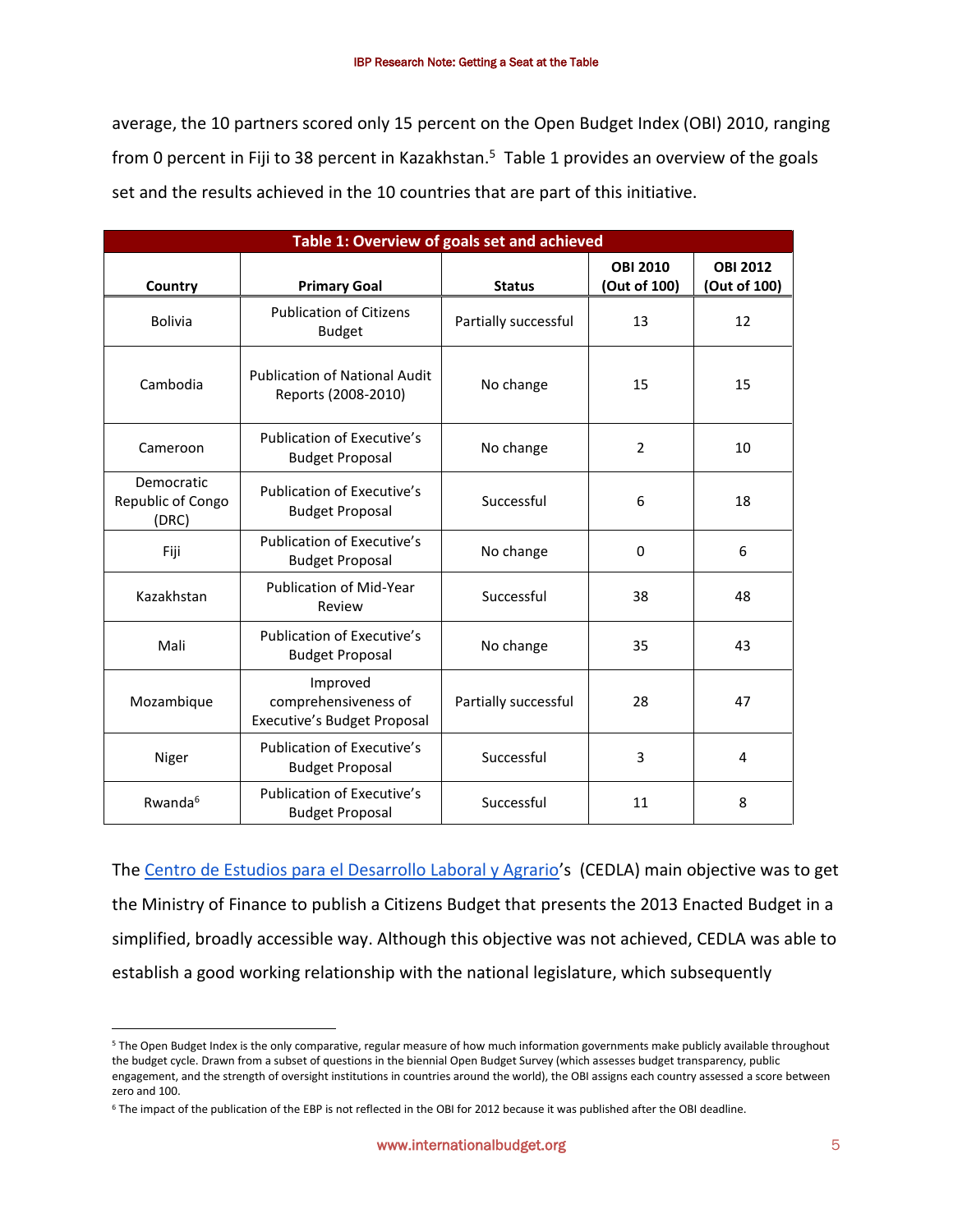published the budget presented by the executive on its website. Although this document did not include all the volumes of the draft budget, its publication sets a precedent for more openness in Bolivia that can be leveraged to obtain greater budget transparency in the future.

The main advocacy objective of the National Budget Project (NBP) in Cambodia was the publication of the National Audit Reports for 2008, 2009, and 2010. These reports are produced for internal use only. While this objective was not achieved, the NBP's credibility improved substantially through a number of meetings with relevant ministries, including the Ministry of the Economy and Finance. This augurs well for the future in a country where the government is loath to engage with civil society.

The main objective of the [Budget Information Centre](http://internationalbudget.org/groups/budget-information-centre/) in Cameroon was to achieve the timely publication of the Executive Budget Proposal for 2013 which is currently produced for internal use only. This objective was not achieved.

In the Democratic Republic of Congo, the [Economic Governance and Democracy Network](http://www.globalbtap.org/placemarks/reseau-gouvernance-economique-et-democratie-reged/)  (REGED) set out to secure the publication of the Executive's Budget Proposal. Through several meetings with high-ranking officials, this objective was achieved. Moreover, a number of other documents — the Enacted Budget, Citizens Budgets for two consecutive fiscal years, In-Year Reports, the Mid-Year Review, and the Year-End Report — were also published. Good progress has also been made regarding the second objective, which aimed at getting the National Assembly to hold public budget hearings.

The partner in Fiji (the [Foundation of the Peoples of the South Pacific International,](http://www.fspi.org.fj/) FSPI) chose the publication of the 2013 Executive Budget Proposal as its main advocacy objective. This was Fiji's top recommendation coming out of the OBI 2012, given that this document is already produced for internal use. As a result of the advocacy project, the government belatedly published the Executive's Budget Proposal for 2012 and the Enacted Budget for 2013, but did not publish the 2013 Executive Budget Proposal as requested by the FSPI.

In Kazakhstan, the Economic Research Evaluation and Monitoring Center's (ERMEC) main objective was to encourage the Ministry of Finance to produce and publish a Mid-Year Review.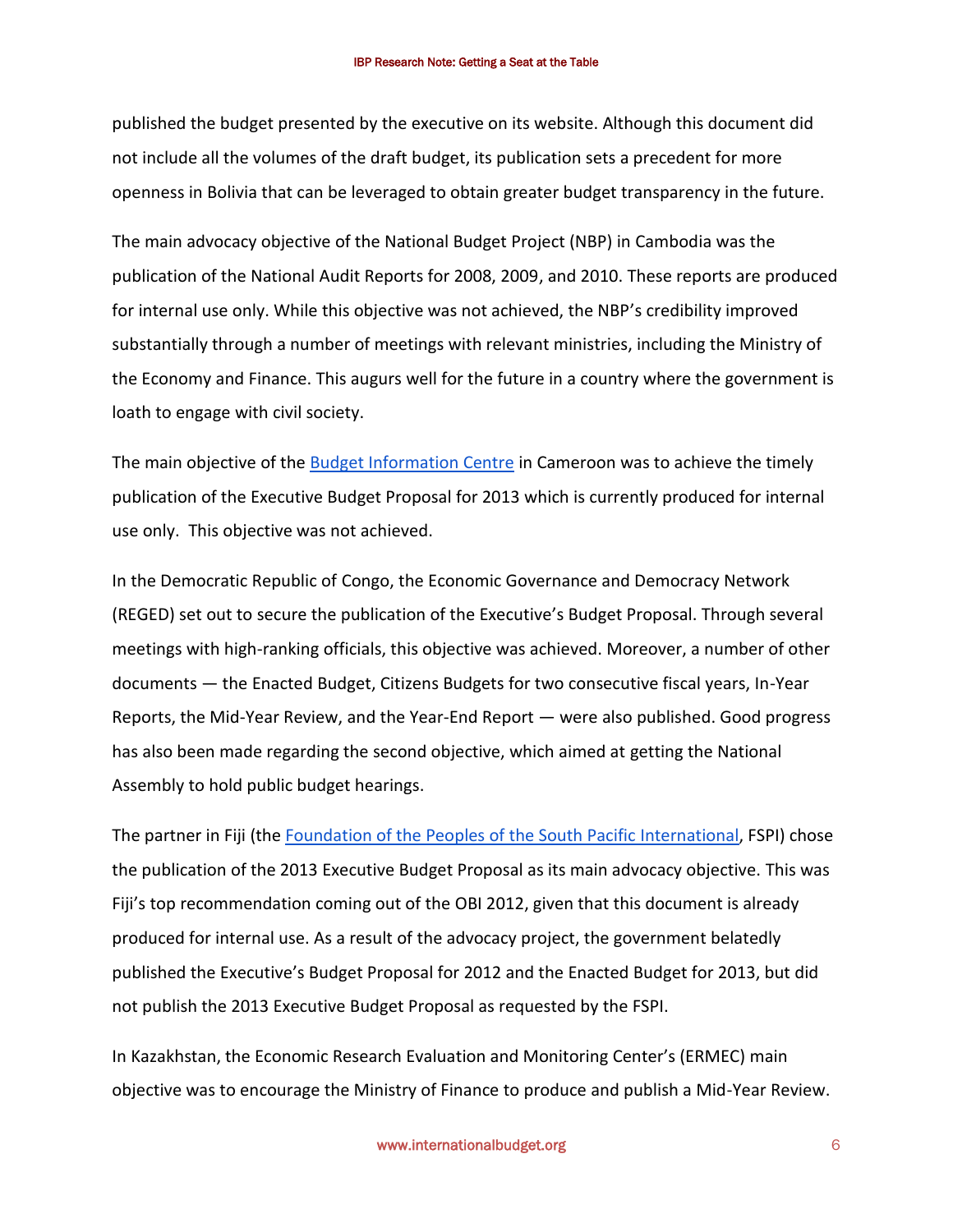Out of the eight key budget documents assessed in the Open Budget Survey, this was the only document that the public did not yet have access to, as the government did not produce one (not even for internal use). This objective was achieved, although the published document does not entirely comply with international standards.

The main advocacy objective of the [Groupe de Recherche en Économie Appliquée et Théorique](http://www.greatmali.net/)  (GREAT) in Mali was to achieve the timely publication of the Executive's Budget Proposal for 2013. The 2012 coup d'état in Mali limited the ability of local CSOs to operate freely and the group was unable to achieve this objective.

The main objective of the [Centro de Integridade Pública](http://www.cip.org.mz/)'s (CIP) in Mozambique was to improve the comprehensiveness of the 2013 Executive Budget Proposal, which was one of the main recommendations in Mozambique's 2010 OBI report. This objective was not achieved, but progress has been made elsewhere in that a Citizens Budget was published.

The partner in Niger [\(Alternative Espaces Citoyens,](http://www.alternativeniger.org/) AEC) achieved the publication of the Executive's Budget Proposal. AEC was also successful in getting the government to publish the Audit Report.

The main advocacy objective of the Budget Information Program (BIP) in Rwanda was the timely publication of the Executive's Budget Proposal for fiscal year 2012/13. This objective was achieved and positive relationships with key government officials were established by the IBP.<sup>7</sup>

# **3 Reasons for success or failure**

 $\overline{a}$ 

A range of factors can lead to a successful advocacy campaign. In three rounds of interviews with the partner organizations, 11 factors were reported as important. These factors fit broadly into two categories: 1) contextual factors, which relate to the external situation in a country, such as the openness of the government to CSOs or the general political climate; and 2) organizational factors, which relate to the internal strengths and weaknesses of the partner organization. It is important not to look at any of the factors in isolation: none of them

<sup>7</sup> While this advocacy initiative was successful, the government again failed to publish the EBP for the 2013/14 financial year.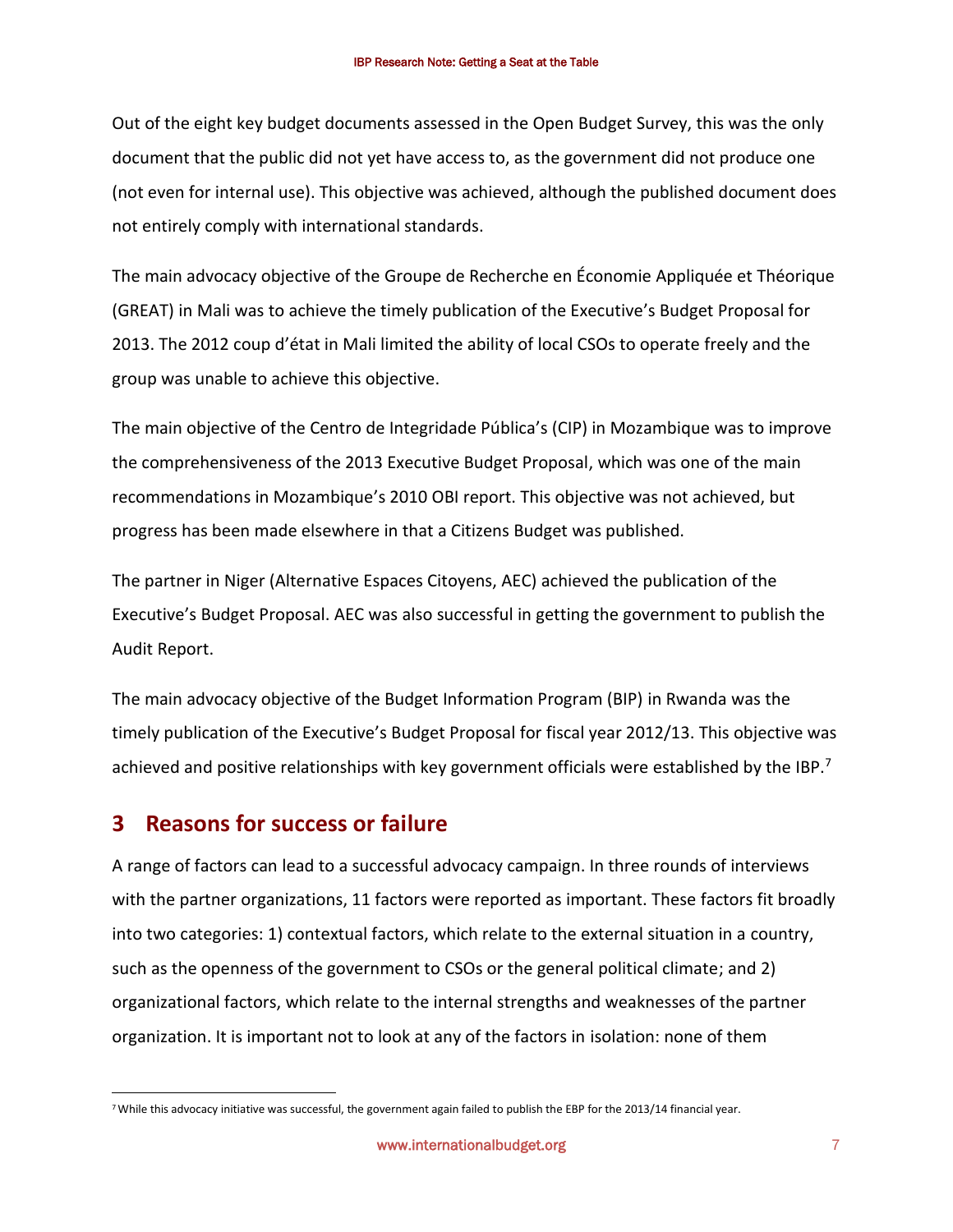independently determined the success of a project. Instead they combined with each other to contribute to whether the advocacy objective was reached or not. We present all 11 factors in table 2 below, after which we discuss three of the factors in greater detail.

| Table 2: Contextual and organizational success factors    |                                                        |  |  |
|-----------------------------------------------------------|--------------------------------------------------------|--|--|
| <b>Contextual factors</b>                                 | <b>Organizational factors</b>                          |  |  |
| Favorable political environment / change of<br>government | Experience with advocacy work                          |  |  |
| Political openness toward fiscal transparency             | Network / relationship with decision makers and donors |  |  |
| Successful advocacy precedents                            | Access to points of entry for negotiations             |  |  |
| IBP involvement in advocacy process                       | Technical capacity for public finance work             |  |  |
| Favorable civil society environment                       | Low staff turnover / organizational stability          |  |  |
|                                                           | Reputation of the organization                         |  |  |

### 1. Relationship between partner and decision makers

According to CSO partners, the most important determinant for success in these advocacy projects was the relationship between the organization and key decision makers in government. It is not surprising that partners that managed to build trusting relationships with key decision makers were generally more successful than those that did not manage to do so. Establishing a good relationship with a decision maker allows the partner organization to advocate for transparency reform at the source and make sure that their arguments are heard and taken seriously.

Building such trusting relationships is difficult in countries like these 10, because their government is often hostile toward civil society organizations, in general, and those pushing for budget transparency reform, in particular. Several partners had problems with building relationships with key decision makers. The advocacy projects in Cameroon and Mali, for example, suffered from bad relationships with the key decision makers. In Fiji, too, the lack of political will by the budget officials was identified as a main factor for the failure of the project. The intimidating political climate that civil servants were operating within was mentioned as a particular obstacle to the advocacy project.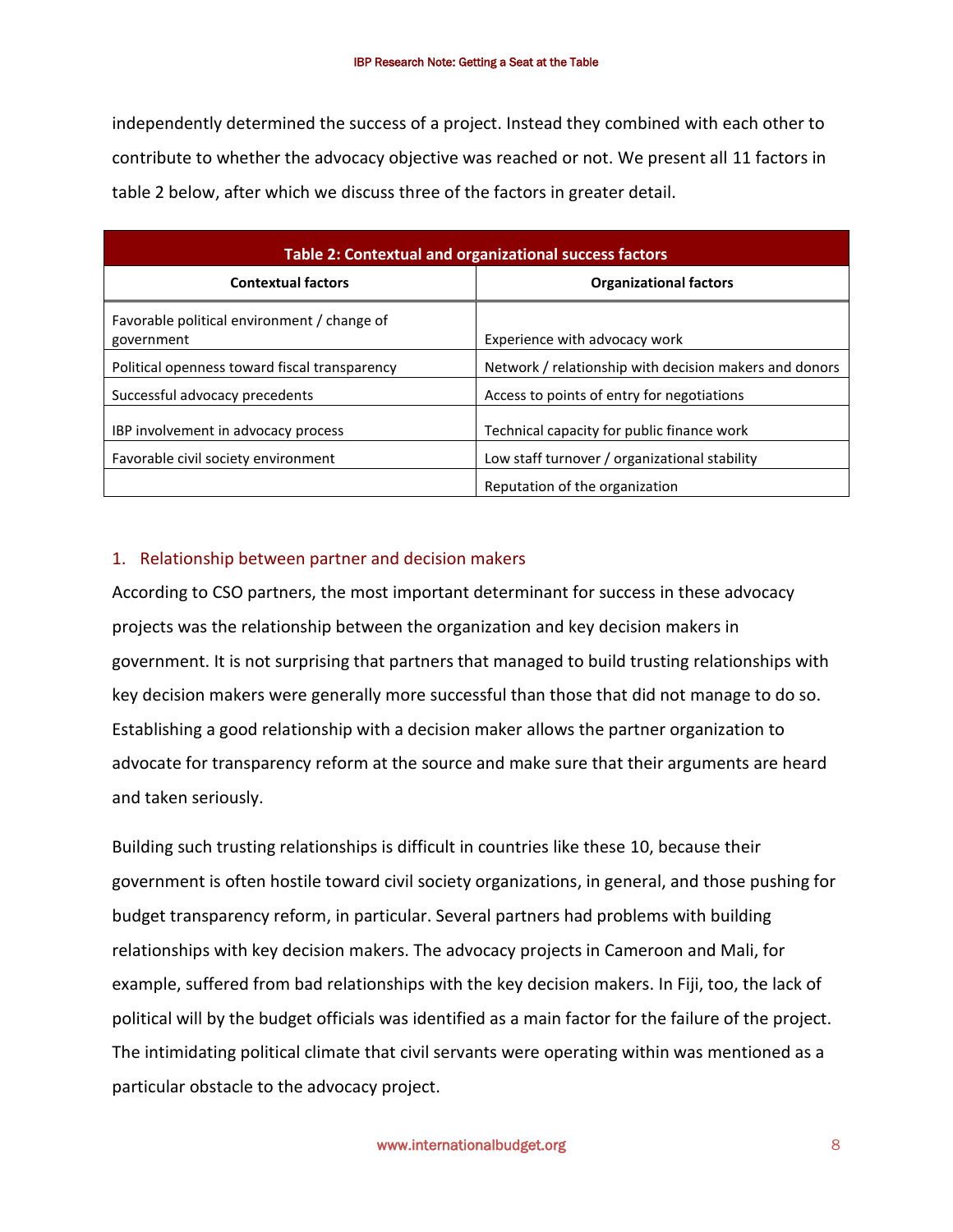The importance of the relationship factor is also illustrated by the experiences of the CSOs in the DRC and Niger. In both cases the IBP's regional launch of the OBI in Dakar in January 2012 was an important event: the attendance of high-level officials from the DRC and Niger enabled the partner organizations to build a relationship with these officials. This meant that after the event, officials were more willing to engage. This was particularly important in the case of Niger, where the official attending the Dakar meeting became the Minister of Finance shortly thereafter. This meant that the AEC was able to negotiate directly with the Minister of Finance and follow up with his advisers. In addition to the achievement of the key advocacy objective, an important consequence of this good working relationship was the invitation the minister extended to the partner to observe budget meetings in April and May 2012. This kind of access had never been granted to a nongovernmental organization in Niger before and presented further opportunities for advocacy.

 A related obstacle that was identified by a number of partners was when decision makers disagree with the methodology of the Open Budget Index and think their low score is unjustified — or disagree with the OBI methodology because they are unsatisfied with their low score. This situation can often create a confrontational atmosphere during meetings between partners and key decision makers that is clearly not conducive to discussing reform. In Bolivia, for example, the Ministry of Finance rejected the OBI 2012 results and generally was very closed to discussing transparency reform.

While a trusting relationship between the partner and key decision makers is important, on its own it is not a sufficient condition for success. The experiences of partners shows that it is crucial to follow up with decision makers until the very end in order to obtain results. In the DRC, for example, the government promised to publish the Executive's Budget Proposal early on in the initiative. However, it still took several months of follow-up work before the document was actually published.

#### 2. Advocacy experience and relationship building

A second success factor is the partner's previous experience with advocacy projects, i.e., the extent to which the partner has previously carried out advocacy activities and engaged with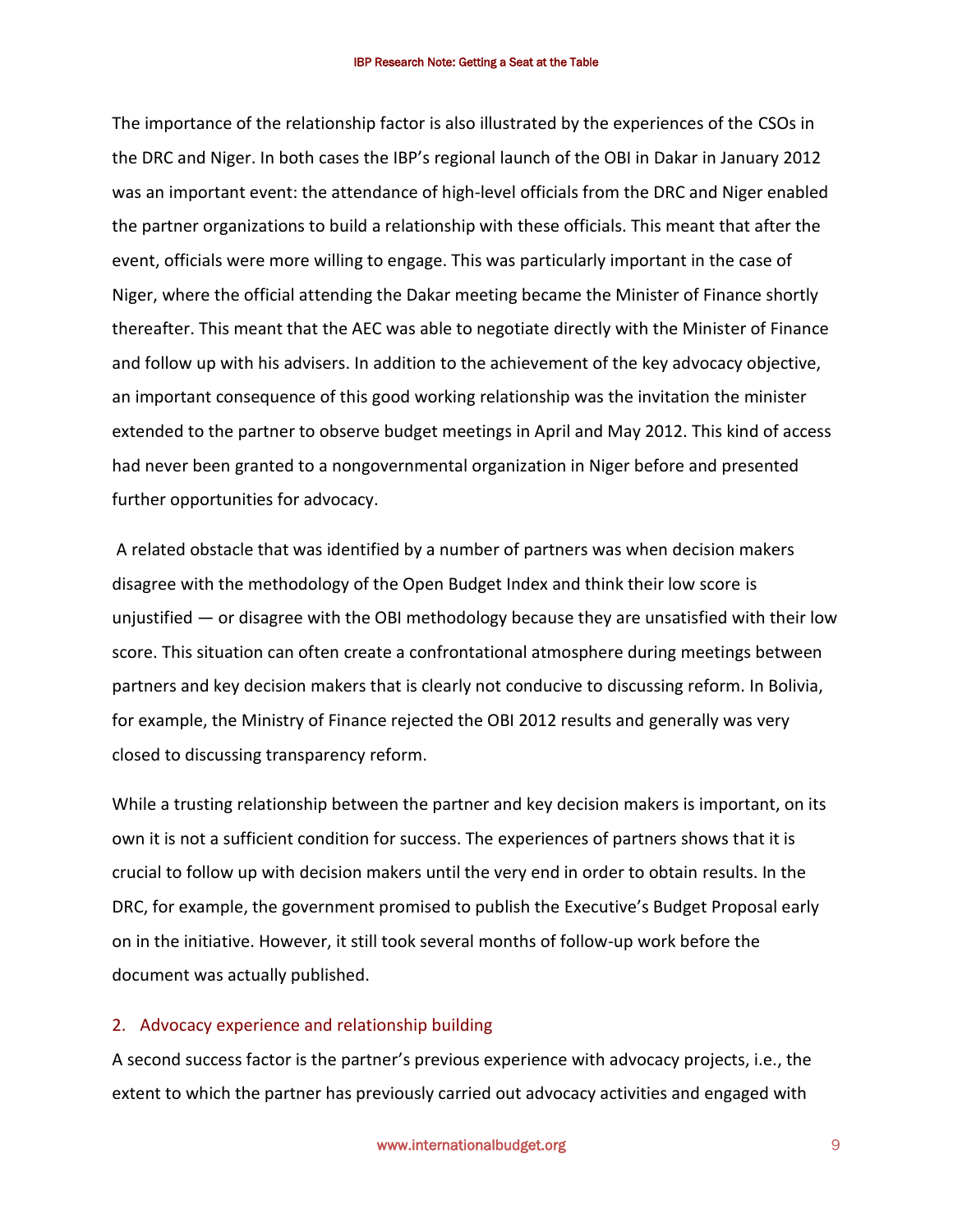relevant government officials. This factor is linked to the previous one in the sense that an organization's experience and good reputation among its target audiences helps in building relationships with decision makers. A number of partners were able to leverage their experience and capacity for advocacy to build their credibility and gain the trust and respect of decision makers. The partner in Niger, for example, demonstrated its technical competence to the government through a weekly bulletin and the operation of three radio stations focused on discussing budget issues.

ERMEC in Kazakhstan and the BIP in Rwanda named the credibility of their organizations as a key factor for the success of the advocacy projects there. Being perceived as competent, particularly with respect to public finance issues, made it more likely to get government officials to accept their invitations and sit down with them.

Conversely, organizations that are very small and relatively unknown found it more difficult to get the government to take their reform proposals seriously. This poses a challenge, particularly when there is no legal framework on which basis the information necessary to do budget analysis can be requested.

CSO partners reported a variety of strategies to engage government. The Kazakh partner, for example, reported that decision makers were more open to participating in informal engagements or training sessions than formal policy-level dialogue. Responses to invitations to technical trainings were generally positive, while responses to more formal policy-oriented negotiations were generally negative. Setting up technical trainings at the beginning of the project thus can be an effective strategy to start building a relationship with key decision makers because it gives them an opportunity to learn more about budget transparency, without any pressure. The Rwandan partners emphasized the same point: "We drafted a position paper on the implementation of the organic budget law, but this put too much pressure on our contacts in the Ministry of Finance. It was important for us to establish a trusting relationship first." They reported that an informal breakfast meeting worked well in building the relationship with key decision makers in the Ministry of Finance.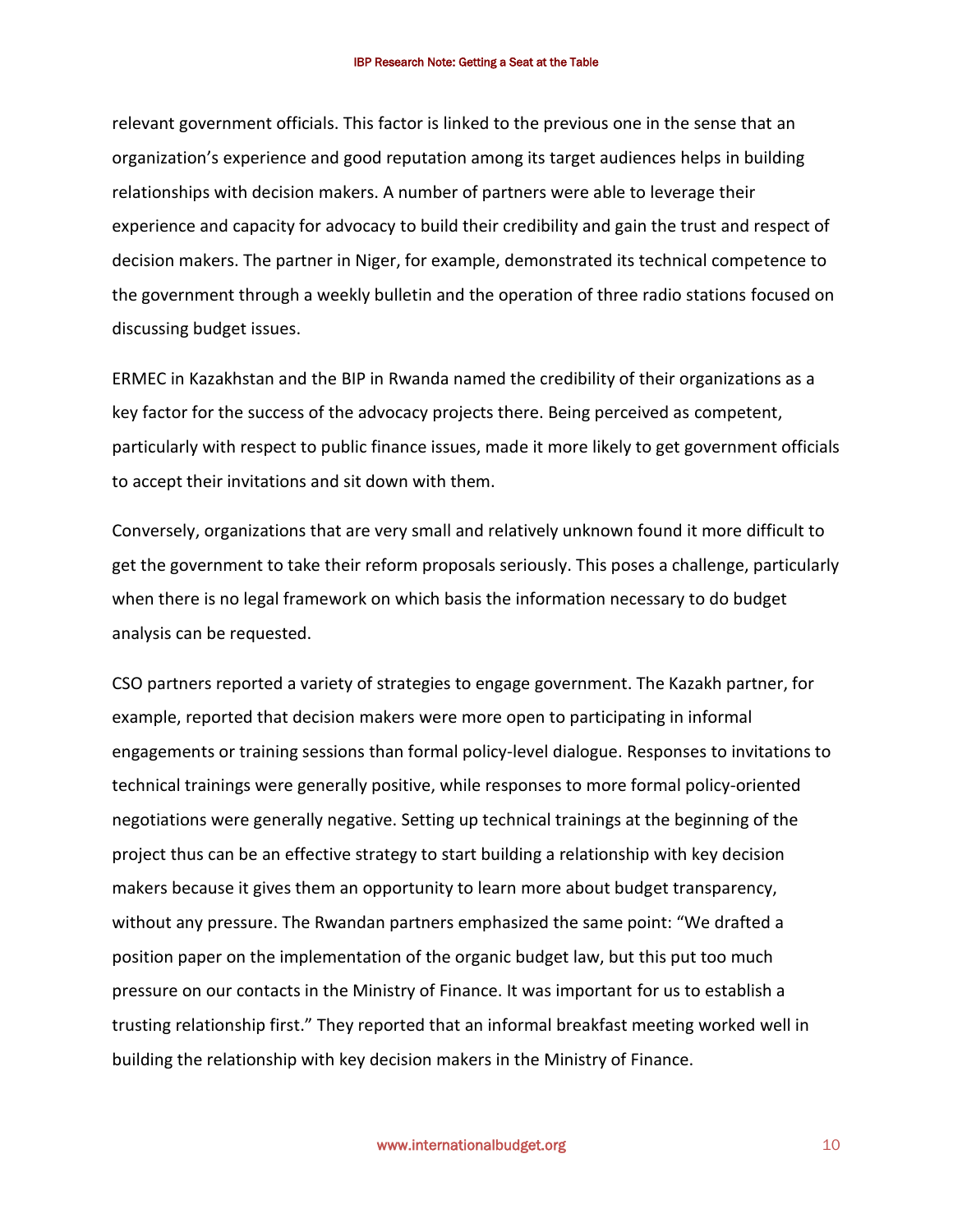Another important aspect in building these relationships was the ability to formulate advocacy goals that seems realistic and constructive to officials. The partner organization in Cameroon found, for example, that government officials were more attentive to their demands when transparency reforms were proposed along with an implementation strategy.

Several partners reported that appealing to the collective voice of civil society drew the government's attention. However, this needs to be convincing when challenged. The Cambodian partner, for example, could not provide concrete evidence that there is demand for budget information, which undermined direct meetings with the Ministry of Finance. Other partners were more successful at rallying support for transparency reform from civil society, for example through social media campaigns or by engaging local journalists. The Fijian partner reports that "the activities that contributed the most [to the advocacy objective] included the media engagement in the print, radio, and TV sectors. Whilst it is difficult to ascertain whether these activities directly or indirectly influenced the Ministry's decision to upload the Budget Estimate onto its website, anecdotal evidence suggests that the Ministry reacted toward the media articles, including the 2012 Open Budget Survey press release." Alternatively, partners tried to integrate their transparency ideas with other ongoing reform processes. The Bolivian partner, for example, identified tax reform as an area for reform that can incorporate the theme of transparency.

#### 3. Appealing to international standards and IBP participation

Another strategy that partners used to get a seat at the table was to appeal to the international image of the country. In Kazakhstan, for instance, the country's image in the region and internationally is very important to the government. When the partner organization offered regional examples of countries that publish a Mid-Year Review, Kazakh decision makers became more receptive to the idea of replicating this practice. However, this strategy did not work in all cases. The partner in Bolivia reported that this strategy was not successful there, as the government generally does not care as much about regional or international standards and practices.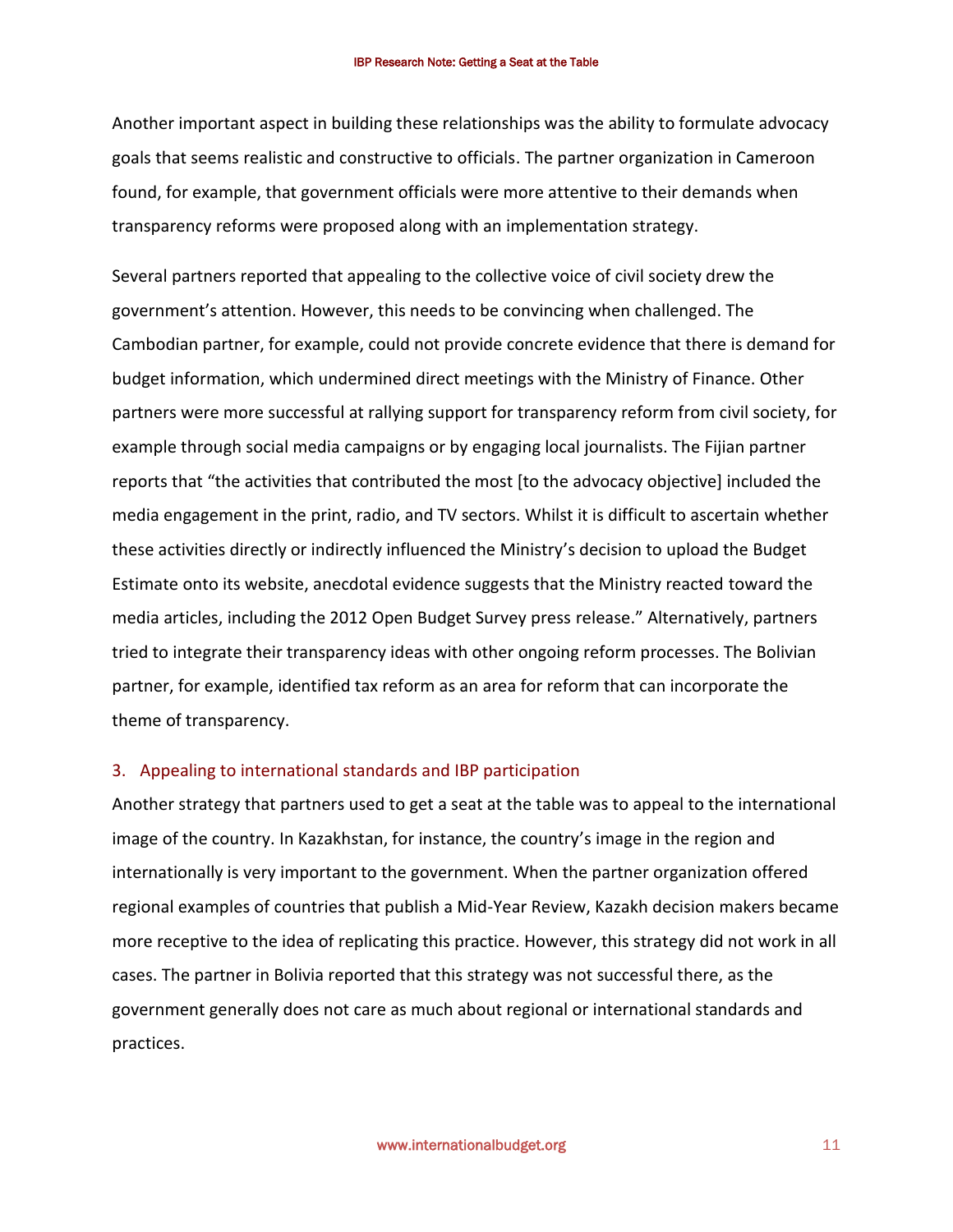Many partners called on the IBP to participate in this part of their strategy. Many governments are aware of the IBP's role in driving the international budget transparency agenda. CSOs reported that the IBP put weight behind the project and helped them to set up meetings with high-ranking decision makers. Leveraging the IBP's reputation through their involvement in the project, therefore, is a powerful tool to establish organizational credibility and buy in with the government. This is particularly important in countries where local civil society organizations have struggled historically to get the government to concede that transparency is important. In such cases, meetings with IBP staff members helped to convince the government of the growing international consensus of the value of budget transparency. In Cameroon, for example, the CSO partner reported that "the IBP visit helped to create awareness. There is now no one in the Ministry of Finance who doesn't know about the OBI."

The partner in Kazakhstan reported that during a meeting with the IBP, key decision makers were convinced that budget transparency reform is important and that the budget proposal should be published before approval. The Cambodian partner cites IBP involvement as the activity that contributed the most to influencing decision makers; "since the OBI regional launch in Cambodia in 2010 we have become a lot more successful at lobbying the Ministry of Economy and Finance on key issues. The government now listens to what we have to say." Moreover, the Mozambican partner argues that IBP staff members are in a position to ask questions that perhaps would not be acceptable from a "local."

All partners identified the IBP's involvement in the advocacy process through country visits or regional meetings as a key factor for success. However, as evidenced by the varying project outcomes despite relatively equal IBP involvement, the IBP's involvement alone did not determine the success or failure of the 10 projects.

# **4 Conclusion**

These advocacy projects have had a nuanced but overall positive impact on budget transparency practices in the 10 countries where the project was implemented. Overall, this result is impressive given that the partner organizations operated in contexts with persistent barriers to improvements in budget transparency and adverse governance environments.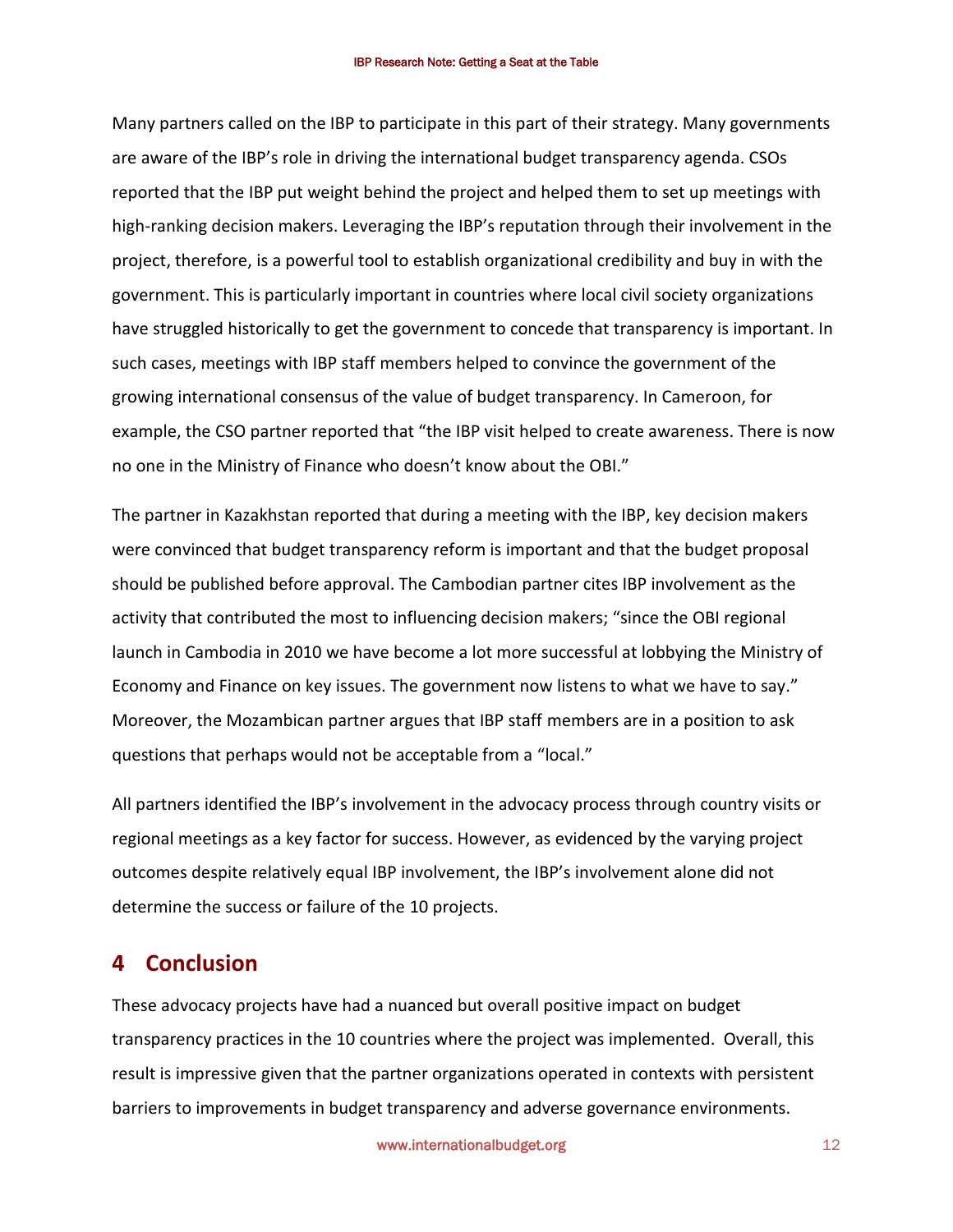The key takeaway from this project is that a good relationship with decision makers can be a key success factor for advocacy. Partners that managed to build trusting relationships with key decision makers were generally more successful than those that did not manage to do so. The IBP's involvement in the advocacy process was identified as another key factor for success, because the IBP can enhance the partner's credibility and reinforce the importance of transparency reform.

These lessons demonstrate how advocacy interventions targeting improved transparency and public engagement in the budget process can be successful and how they may fail. Similar interventions can use these lessons to refine advocacy strategies.